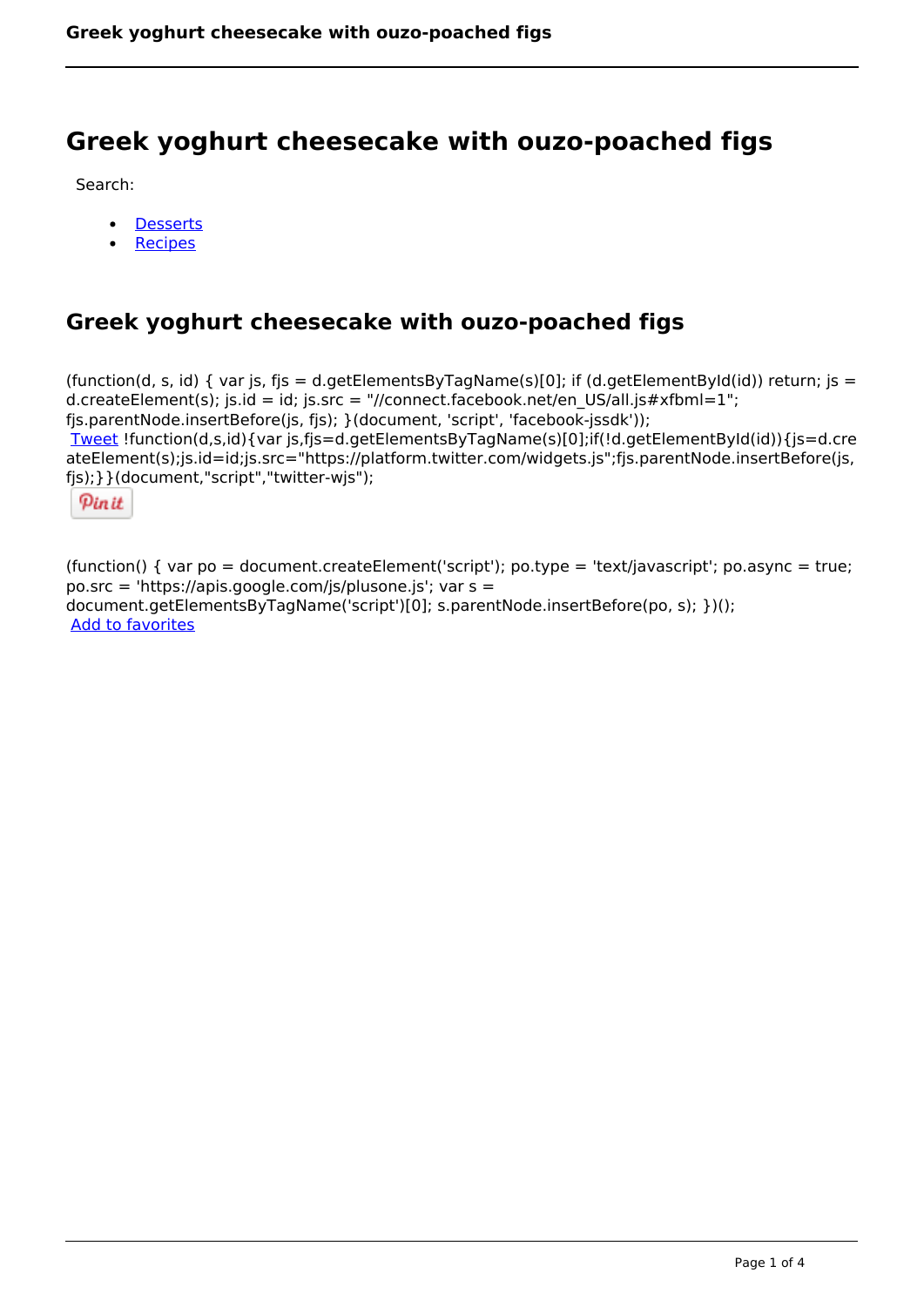### **Greek yoghurt cheesecake 
with ouzo-poached figs**



Rate this recipe

0 people are cooking this [Count me in](https://www.naturalhealthmag.com.au/flag/flag/favorites/1079?destination=printpdf%2F1079&token=692214c31a70ed9d0ba2353794db415a)

Craving something sweet? Try this Greek yoghurt cheesecake with ouzo-poached figs.

#### **Ingredients** (Serves 16)

**Crust** 

- 15 plain Melba toasts (See Ingredient Notes)
- 1⁄3 cup walnut halves
- 2 tbsp coconut oil
- 2 tbsp coconut sugar

Cheesecake

- 400g reduced-fat cream cheese
- 1 cup coconut sugar
- 2 ½ cups low-fat or non-fat plain Greek yoghurt
- 7 large free-range egg whites
- 1 tsp cinnamon
- 1 tsp vanilla essence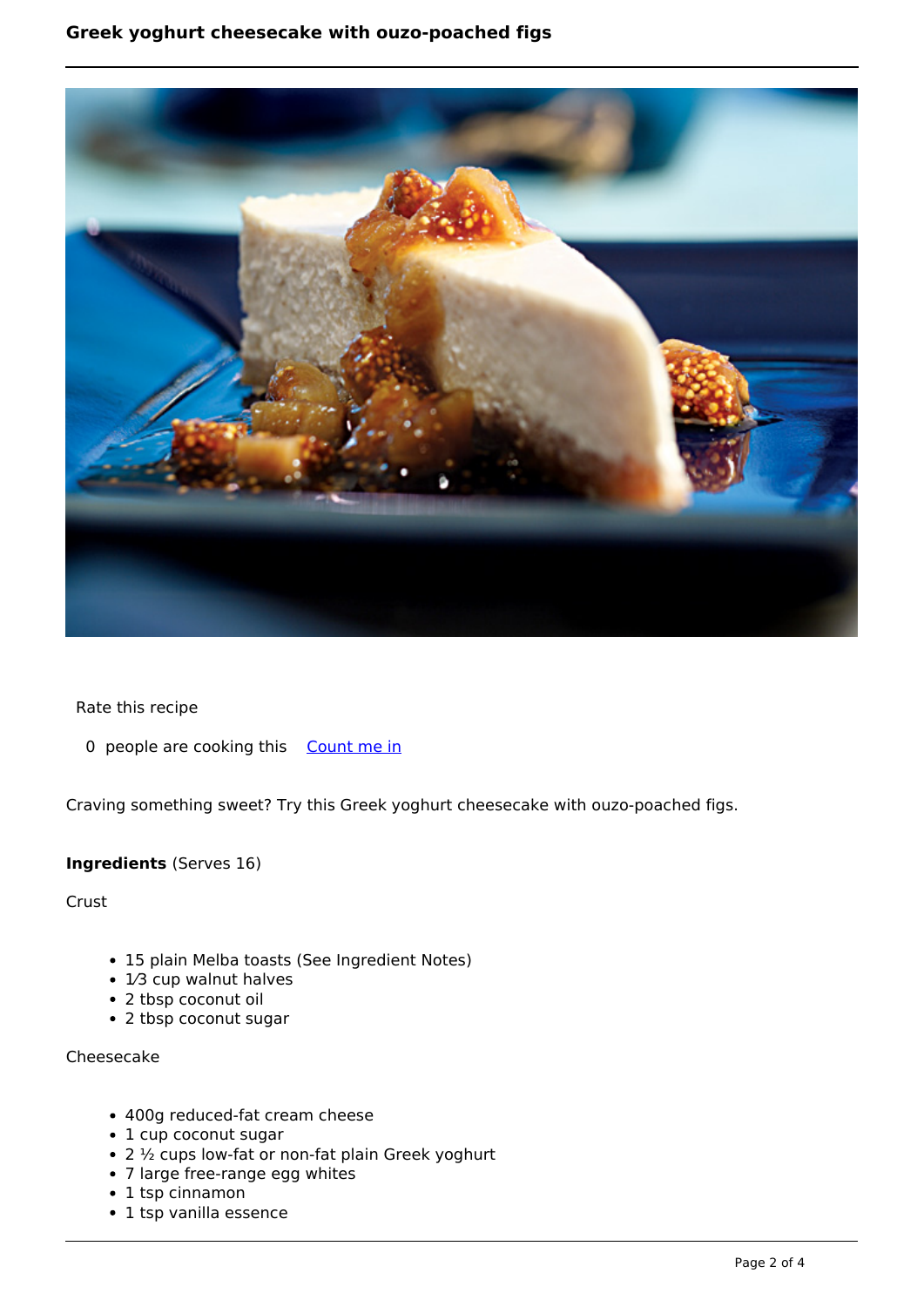#### Topping

- 16 whole dried figs
- 2 cups warm water
- $\frac{1}{2}$  cup ouzo, Mavrodaphne or port wine (see Ingredient Notes)
- 2 rose geranium leaves, plus more for garnish (optional, see Ingredient Notes)
- 1 cinnamon stick
- 1 3-inch strip orange zest
- $\cdot$   $\frac{1}{2}$  cup coconut sugar

#### **Method**

To prepare crust: Preheat oven to 160°C. Put a kettle of water on to heat for the water bath. Coat a 25cm spring-form pan with cooking spray; tightly wrap the bottom and outside with a double layer of foil.

Process Melba toasts and walnuts in a food processor until fine crumbs form. Transfer to a medium bowl. Add oil and two tablespoons sugar and toss until evenly moist. Press the crumb mixture into the bottom of the pan. Bake until lightly browned, about 10 minutes. Transfer to a wire rack and let cool to room temperature, about 30 minutes.

To prepare cheesecake: When the crust is almost cool, beat cream cheese and one cup coconut sugar in a large mixing bowl with an electric mixer until smooth. Add yoghurt, egg whites, cinnamon and vanilla; beat until well blended. Pour the batter over the cooled crust.

Place the cheesecake in a roasting pan and pour in enough boiling water to come 2.5cm up the outside of the spring-form pan. Bake the cheesecake in the centre of the oven until set around the edges but the centre still jiggles, about 45 minutes. Turn off the oven and let the cheesecake sit in the oven with the door ajar for one hour. Let cool on a wire rack for one hour more.

To prepare topping: Meanwhile, place figs in a small bowl, cover with warm water and let soak for one hour.

Strain the figs, reserving the soaking water. Strain the soaking water into a medium saucepan. Add ouzo (or wine); bring to a boil over high heat. Add geranium leaves (if using), cinnamon stick, orange zest and the figs. Reduce the heat to medium and cook until the figs are plump and the liquid is the consistency of a thin syrup, 10 to 15 minutes. Remove the figs with a slotted spoon and set aside to cool. Stir half a cup coconut sugar into the liquid, adjust the heat to maintain a gentle simmer, and cook until the liquid is reduced by half, 15 to 25 minutes. Discard the geranium leaves, cinnamon stick and orange zest. Chop the figs and return them to the syrup.

Remove the pan sides from the cheesecake. Serve each slice topped with some of the fig sauce and a rose geranium leaf, if desired.

#### Ingredient Notes

• To make Melba toast, preheat oven to 180°C. Cut bread loaf diagonally in half lengthways. Use an electric or serrated knife to thinly slice into triangles. Place on two ungreased baking trays and bake for four to eight minutes, swapping trays halfway through cooking, until lightly coloured and dry.

• Ouzo is a sweet Greek liquor with a pleasant anise flavor; mavrodaphne is a sweet, Greek red wine similar to port; port is a fortified dessert wine from Portugal. Find ouzo in liquor stores and Mavrodaphne and port in wine shops and liquor stores.

• Rose geranium (Pelargonium) is part of a larger family of 'scented geraniums.' The edible leaves impart a delicate rose flavour when added to desserts, beverages and other foods. The plants can be found near other herbs at garden centres or in gourmet food shops when in season.